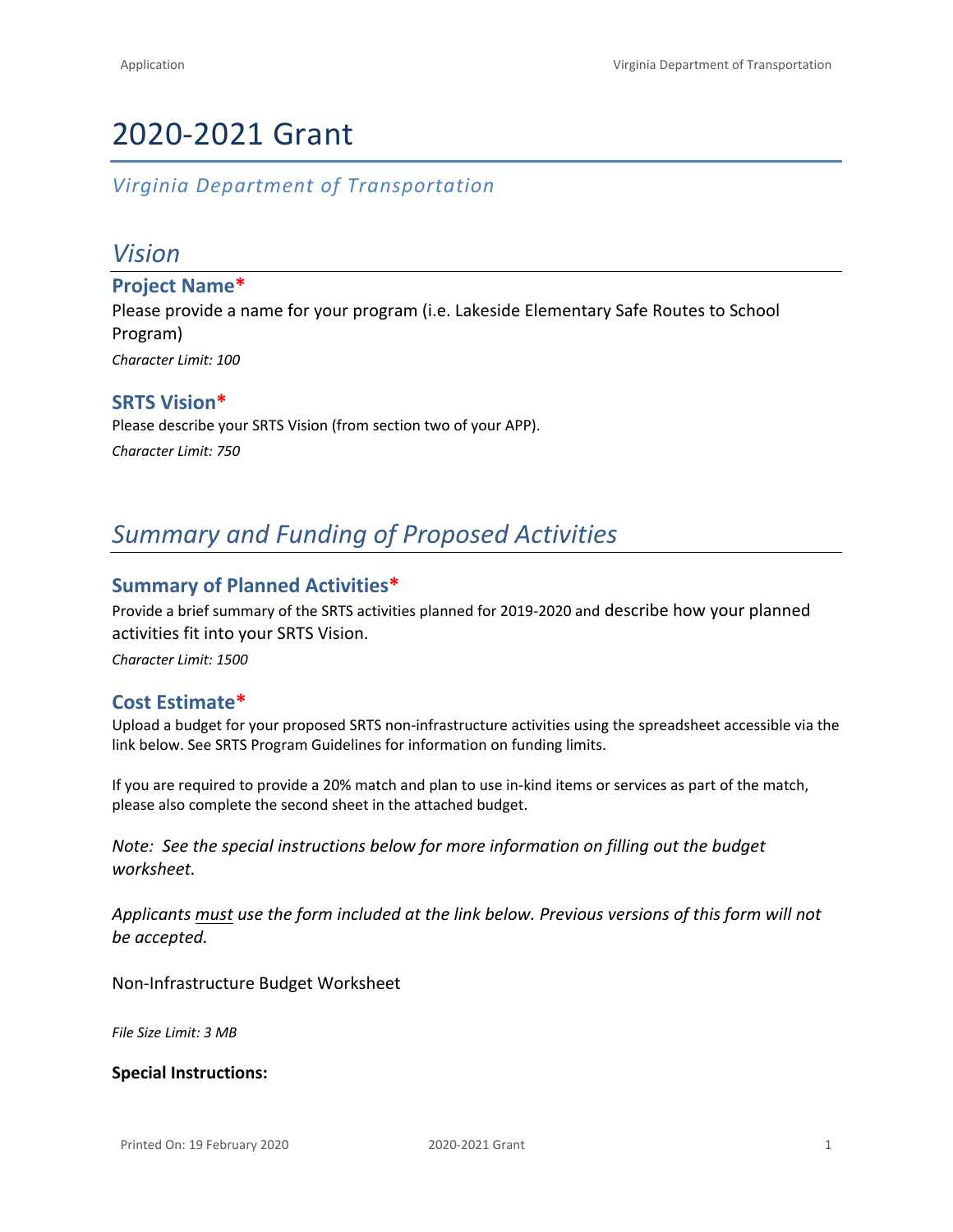- The first tab of the budget sheet should account for the entire cost of your project, including any in-kind match. If your in-kind match meets eligibility requirements for grant funding, include it in the "Total Eligible Project Cost" portion. If you are requesting the use of ineligible costs as in-kind match, add those costs to the section labeled "committed local funds ineligible for reimbursement". See page 8 of the [Program](http://www.virginiadot.org/programs/resources/SRTS_2016/VDOT_SRTS_Non-Infrastructure_Grant_Guidelines.pdf)  [Guidelines](http://www.virginiadot.org/programs/resources/SRTS_2016/VDOT_SRTS_Non-Infrastructure_Grant_Guidelines.pdf) for information on the local match requirements.
- If you are not required to provide a local match, you may still use the "committed funds" portion to indicate any resources you expect to contribute to the project.
- The second tab of the worksheet, labeled "IN-KIND MATCH" will allow you to indicate which of those items will be donated or provided by the school.
- The application must identify resources for each of the four "E's", either as requested funds or local funds.

## **Budget Narrative (optional)**

Use this space to provide a justification of how a line item helps to meet the program deliverables. The narrative should touch on each column listed in your budget. You may choose to use a format similar to this [example](http://www.gnof.org/wp-content/uploads/2015/06/Budget-Narrative-Sample.pdf) - note that this example is not an SRTS budget and your items will differ.

The narrative is optional, although you may be asked to provide a narrative if our review of the application finds that more information is necessary.

*File Size Limit: 3 MB*

## **Total project cost\***

Please indicate the entire estimated cost of your project for the year, including requested grant funds, local funds, donations, etc. (min \$5,000, max \$125,000)

(From *"Total Project Cost"* line at the bottom of tab 1 of the budget worksheet) *Character Limit: 20*

## **Total funds requested\***

Please indicate the amount of SRTS grant funds you are requesting. This amount should not exceed the *"Total Eligible Project Cost"* amount indicated on your budget worksheet.

If your project requires a local match, the requested amount should be no more than 80% of the *"Total Project Cost"* indicated on the budget worksheet.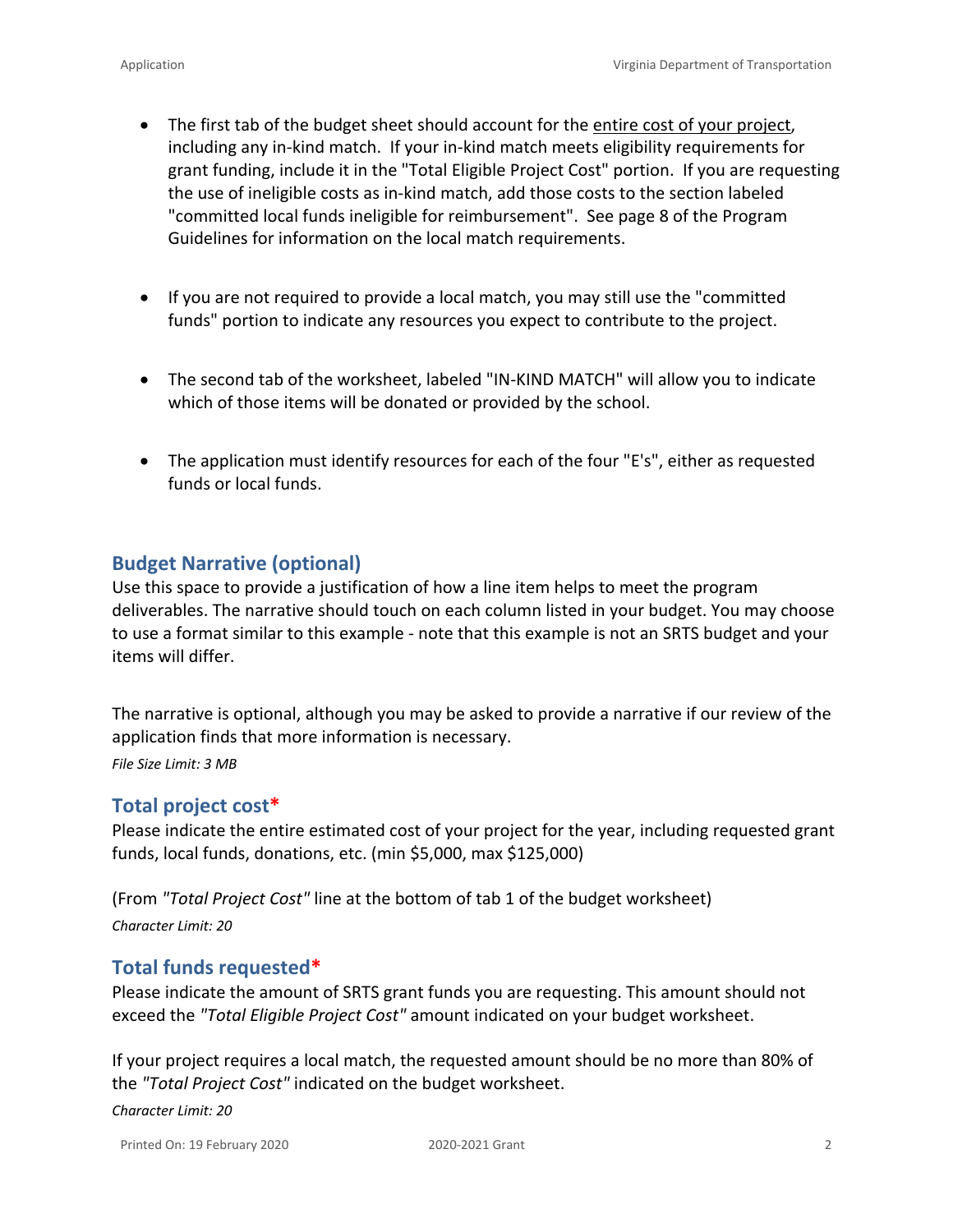## **Local Match amount\***

Please indicate how much you plan to contribute to the project, including local funds and inkind match. See the SRTS Program Guidelines and [Local Match FAQs](http://www.virginiadot.org/programs/resources/srts_assets/VDOT_SRTS_Non-Infrastructure_Grant_Local_Match_FAQs.pdf) for information on local match requirements.

If your program requires a local match, this should be no less than 20% of the *"Total Project Cost"*.

*Please note: When entering In-Kind and Cash Match amounts in the next two questions below, be sure that In-Kind Match + Cash Match = Local Match*

*Character Limit: 20*

## **In-Kind Match and Donations\***

Of the amount of local match being provided (indicated above), how much will be made up of in-kind services and donations?

*Character Limit: 20*

## **Cash Match\***

How much of your local match will be covered with cash? (I.e. No in-kind services or donations) *Character Limit: 20*

## **Are you requesting funds for a local coordinator with this application?\***

(Requires the participation of three or more schools for a part-time position and 10 or more schools for a fulltime position.)

#### **Choices**

Yes No

## **If yes, how much of your total project cost will be used for the position?** (under *"Administrative (Local Coordinator)"* column in your budget worksheet)

Funding maximums for the position are as follows:

Full-Time: \$52,000 (Northern Virginia: \$67,600) Part-Time: \$26,000 (Northern Virginia: \$33,800)

The amounts shown above are the maximums available for use towards the position, including all related benefits, equipment and expenses. Please see page 4 of the [SRTS Grant Procedures](http://www.virginiadot.org/programs/resources/srts_assets/VDOT_SRTS_Non-Infrastructure_Grant_Procedures.pdf) for a list of eligible expenses.

Northern Virginia includes Arlington, Alexandria, Fairfax County, Falls Church, Loudoun,Manassas, Manassas Park and Prince William County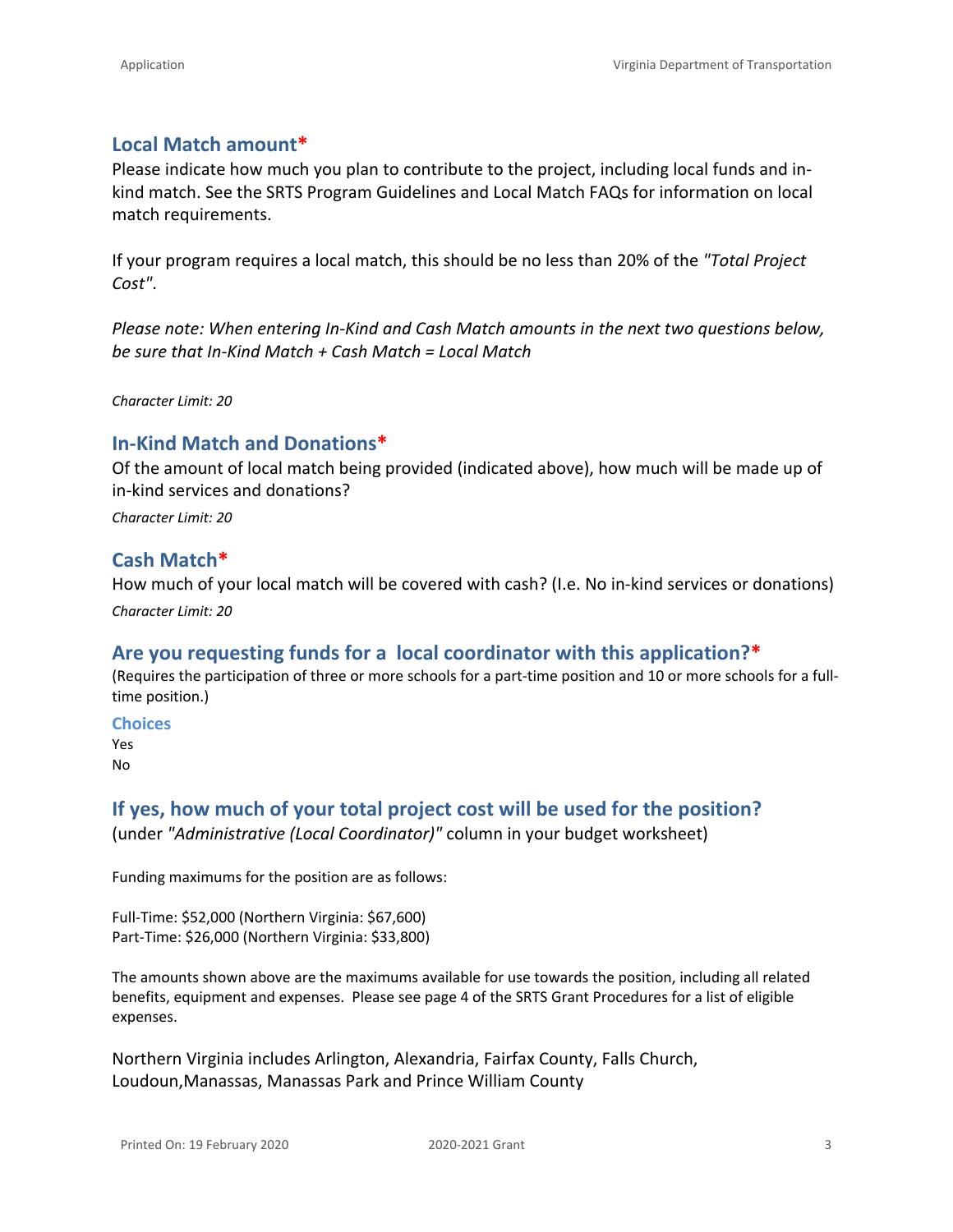The project sponsor shall hire the coordinator according to all federal and state labor laws.

*Character Limit: 20*

#### **Incentive Items\***

How much of your total project cost will be used for items that will be given directly to students? (e.g helmets, tokens, tshirts, etc.)

*Character Limit: 20*

#### **Purchase List**

Please provide a list of items you plan to purchase or have donated as part of your project, including quantities where appropriate. This list will be included in your agreement as purchases pre-approved for reimbursement.

Although specifics are helpful, examples and estimates are acceptable as well. (e.g: 1000 small (<\$3) incentive items such as SRTS themed pencils, erasers, water bottles, etc). *Character Limit: 10000*

#### **Bicycles and large item maintenance**

If you intend to purchase bicycles and/or any large equipment (storage sheds, trailers, etc.), please use this space to describe how you plan to use, maintain, and securely store these items over the course of their estimated lifespan ( $\sim$  5 years). The schools should have a plan to utilize this equipment with or without active support from the local SRTS coordinator. This description will be included in your agreement as a commitment to maintain these items.

*Character Limit: 5000*

## *Description of Proposed Activities*

Only include SRTS eligible activities as described in the SRTS Activities and Programs Plan Guidelines and identified as "Recommendations" in section five of your APP.

Please combine your proposed activities into the four groups of "E's", as shown below, for this application.

#### *Education Activity*

Briefly describe the proposed SRTS activity and the parties who will participate in implementation.\* *Character Limit: 3000*

Briefly describe the key issues impacting walking and biking to school that this program/activity seeks to address (from section four of your APP).\*

*Character Limit: 1000*

#### *Encouragement Activity*

Printed On: 19 February 2020 2020-2021 Grant 4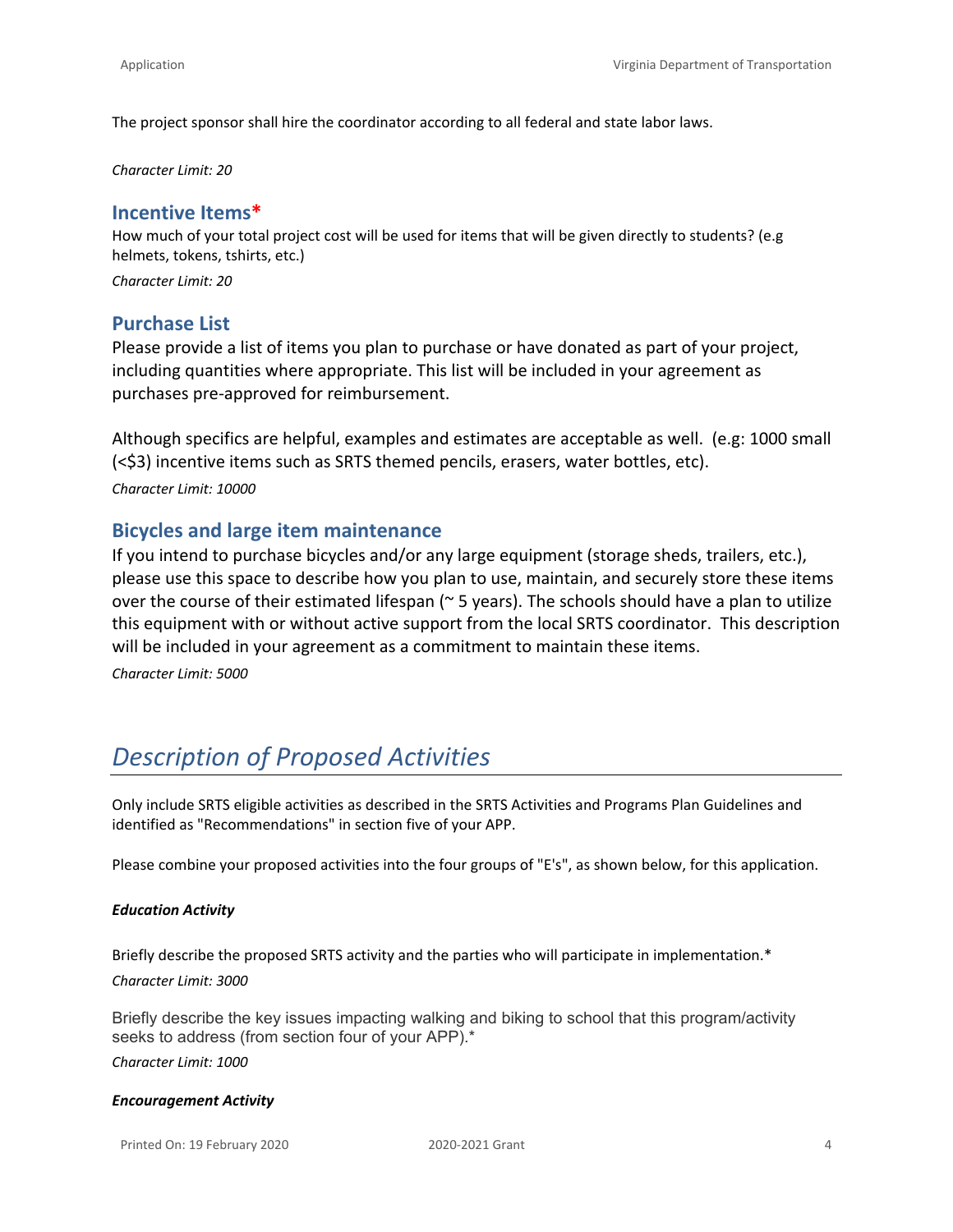Briefly describe the proposed SRTS activity and the parties who will participate in implementation.\* *Character Limit: 3000*

Briefly describe the key issues impacting walking and biking to school that this program/activity seeks to address (from section four of your APP).\*

*Character Limit: 1000*

#### *Enforcement Activity*

Briefly describe the proposed SRTS activity and the parties who will participate in implementation.\* *Character Limit: 3000*

Briefly describe the key issues impacting walking and biking to school that this program/activity seeks to address (from section four of your APP).\*

*Character Limit: 1000*

#### *Evaluation Activity*

Briefly describe the proposed SRTS activity and the parties who will participate in implementation.\*

*Character Limit: 3000*

Briefly describe the key issues impacting walking and biking to school that this program/activity seeks to address (from section four of your APP).\*

*Character Limit: 1000*

#### **Local Coordinator Request**

If you are requesting funds for a local coordinator position, please describe the role that the person will have in your SRTS program. Include his or her role in each of the planned activities as well as how they will contribute to the sustainability of your program.

*Character Limit: 3000*

#### **Activities List**

Please collate your proposed activities into a bulleted list of approximately 10 items (depending on the scope of your program) that can be measured and tracked during the year. These items will be included in your agreement as well as your Planning and Reporting form.

*Please note: Unless otherwise indicated, all of the schools included in your grant will be expected to participate in these activities.*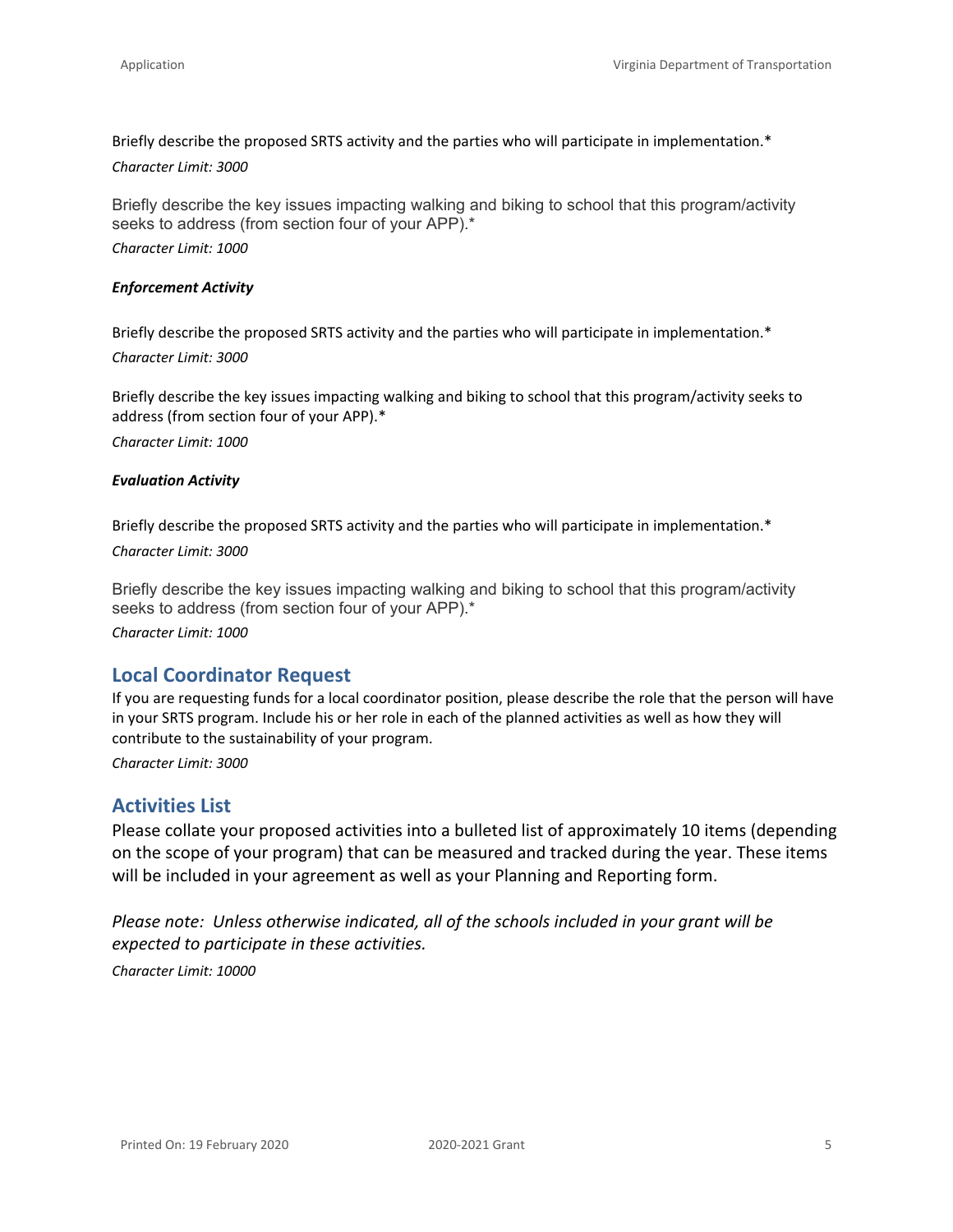## *Program Benefits*

### **Planned Benefits\***

How will these activities improve the safety of students who currently walk or bike to school, and how will they encourage more kids to walk or bike to school?

*Character Limit: 1000*

## **Safety Issues and Concerns\***

Please summarize any traffic safety issues and concerns along the travel routes to school that you've gathered from your school community. (from section three of your APP).

*Character Limit: 1000*

Do you have any plans to mitigate these issues for students that need to use these routes to travel to school? If yes, please describe.

*Character Limit: 1000*

## **How many schools (K-8) will directly benefit from the proposed activities?\*** *Character Limit: 3*

## **How many total students are enrolled in the schools included in this application?\***

*Character Limit: 6*

## **Will all of the enrolled students be able to participate in the proposed activities?\***

If not, please provide an estimate of the number of students that will participate and/or benefit from the activities.

*Character Limit: 5*

#### **Current Travel Modes and Distance**

In the spaces below, please provide the requested information regarding the method and distance of travel to school for all students at participating schools. Keep in mind that these figures will be compared to the enrollment number you provided, to determine travel mode share.

Estimates are acceptable, but be sure to describe your process for determining those figures in the area provided below.

**# students that currently walk to school\***

*Character Limit: 5*

## **# students that currently bike to school\***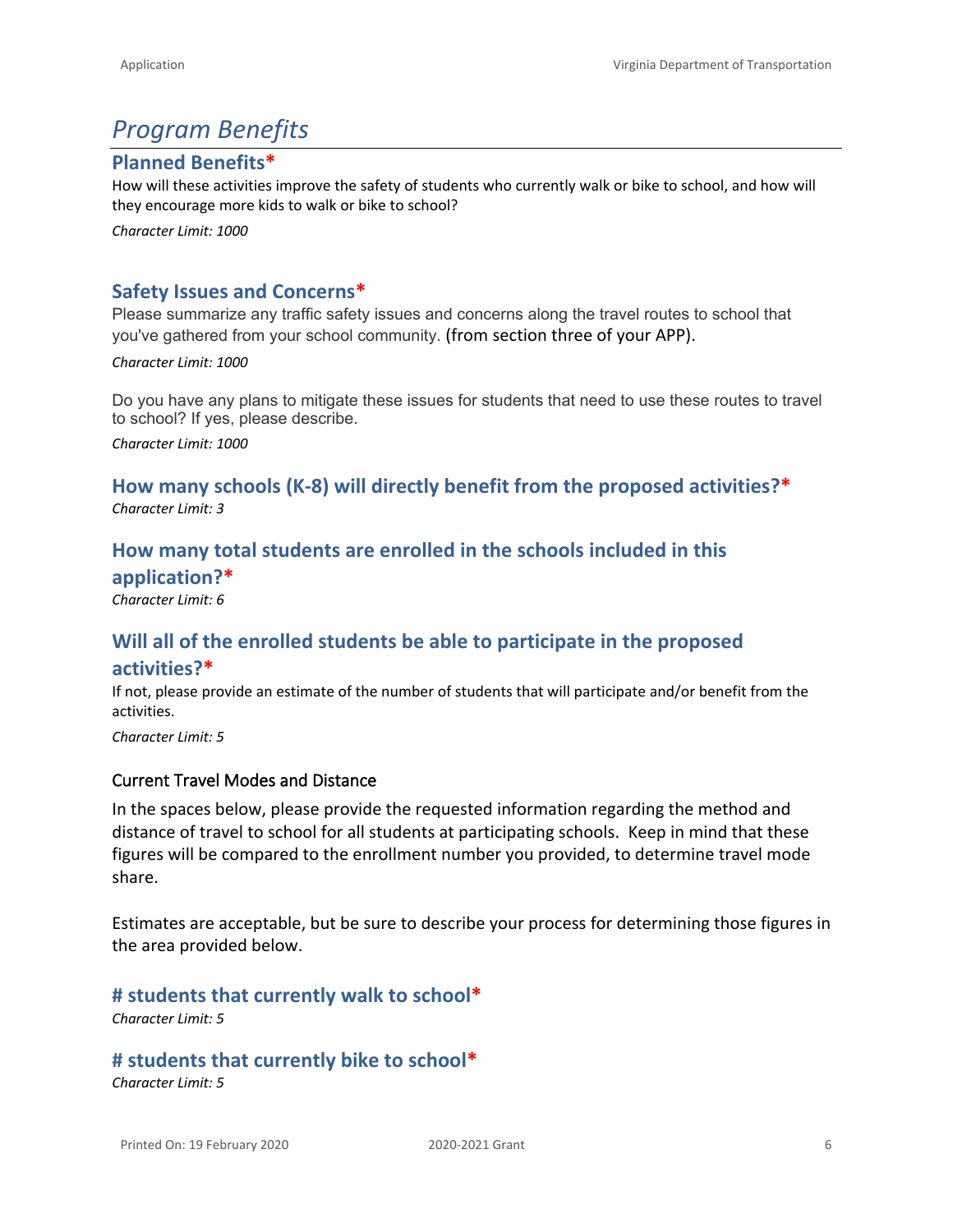#### **# students that live within 1/2 mile of their school\***

*Character Limit: 5*

#### **# students that live between 1/2 mile and 1 mile of their school\***

*Character Limit: 5*

Regarding the four questions above about student travel modes and distance, please describe how you obtained that information and include the month/year when it was obtained.\*

*Character Limit: 500*

#### **How many Title-1 schools are included in this application?\***

(From section one of your APP) *Character Limit: 3*

## **Briefly describe how the proposed activities will impact low income or disadvantaged students.\***

*Character Limit: 1000*

#### **Building a sustainable SRTS program.\***

One of the goals of your program should be to build support for SRTS within your schools, and to encourage them to incorporate those activities into their annual program. Please describe how your activities will further that goal. Please also describe any success you've had with these efforts in the past. Such activities may include:

- ongoing or planned outreach and promotion, within the school and to the larger community
- involvement by PTAs and other established groups within the school community
- school or division funds and other resources dedicated to SRTS
- efforts to shift responsibilities to school staff
- forming a permanent and active SRTS committee
- any other ways in which SRTS is becoming integrated into your schools.

*Character Limit: 8000*

#### **Parent Input\***

Have all participating schools completed and tallied parent surveys?

If yes, please briefly explain when the surveys where administered and how the results have been used to develop your APP.

If not, please describe how you have otherwise solicited input from parents, or whether you have plans to do so in the near future. (From sections three and six of your APP)